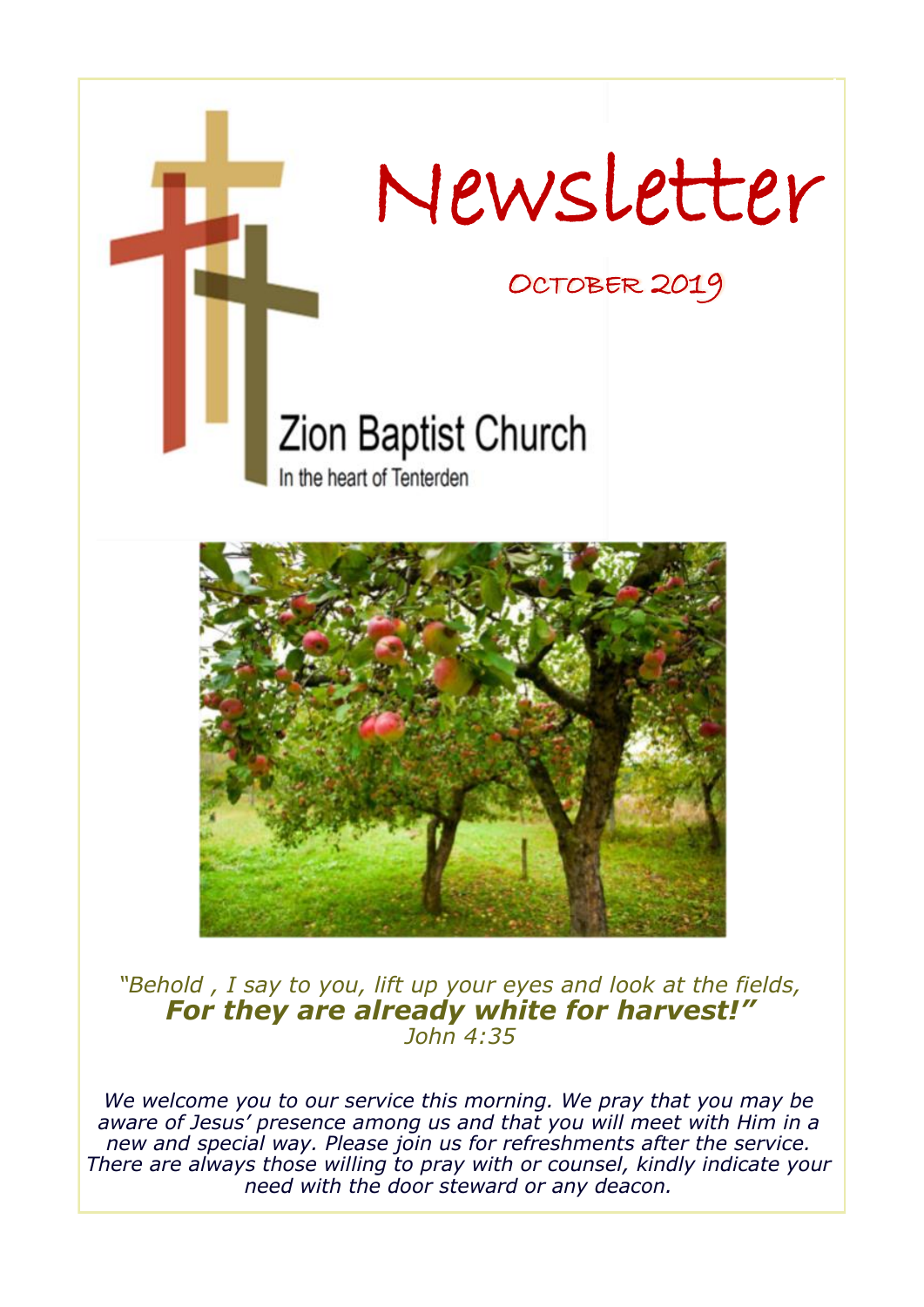# **Church Diary**

Thursday October 3rd

7pm **Cedar Court Harvest Festival**

Sunday October 6th

10.30am **Morning Service** led by Revd Freddy Farias-Palacios. Including Holy Communion.

### Thursday October 10th

7.30pm **Church Prayer Evening**

### Sunday October 13th

10.30am **Morning Service** led by Revd David Adkins.

#### Sunday October 20th

10.30am **Morning Service** led by Revd Freddy Farias-Palacios. Including Holy Communion.

Thursday October 24th

7.30pm **Church Members Meeting**

### Sunday October 27th

10.30am **Morning Service** led by Revd Freddy Farías-Palacios.

### *We meet for prayer:*

*Sundays: 9.45-10.00, before Sunday service*

*Tuesdays: 10-12noon, church open for prayer*

*First Thursday of the month: 7.30pm, Church prayer evening*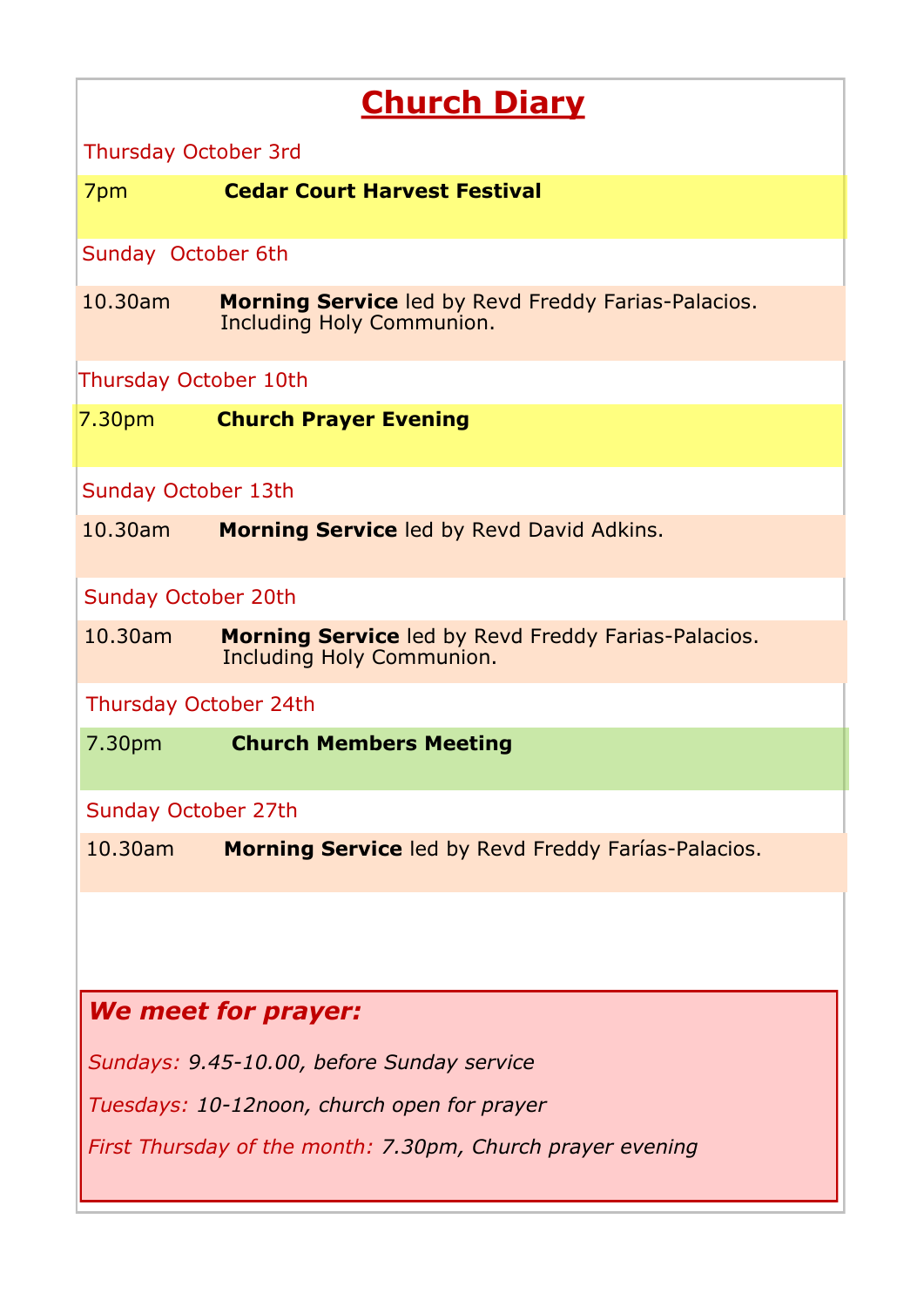# **Youth activities**

Juicy Grapes youth club: 6.30-8.30pm, 1st and 2nd Friday of the month, term time only

Rainbow Tots: parent and toddler group, Wednesdays, 9.30-11.30 term time only





## **Family, Gospel, Freedom and Ideology**

A talk about concerns facing Christians today.

### **Tuesday, 8th October 7.30pm Sandhurst Baptist Church**





Some of us ladies went to Rolvenden Flower Festival on Bank holiday weekend.<br>Photo: Jackie G.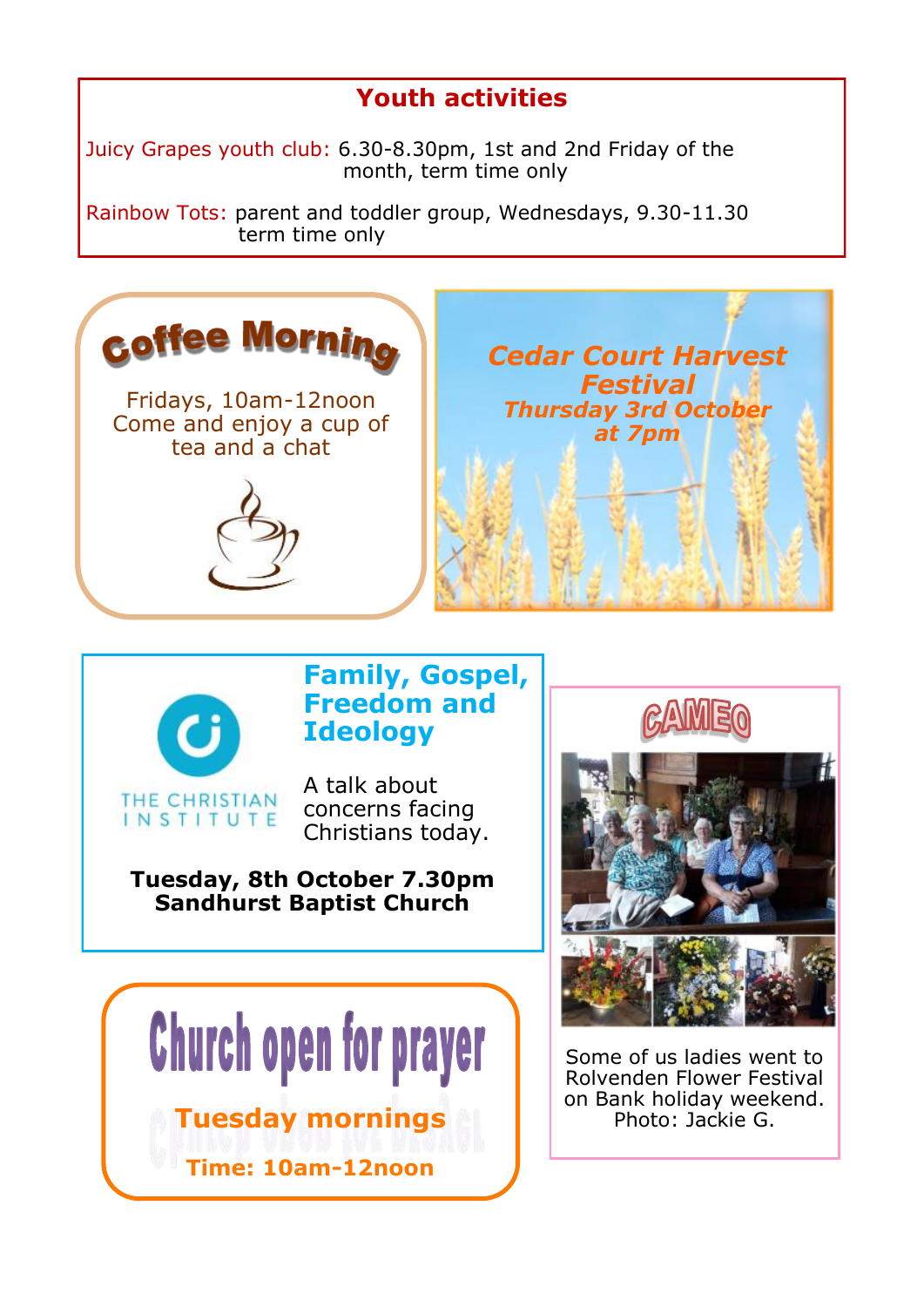# *Zion Weekend Retreat at Northiam*

*"May God have the glory"*

*"Bring it on!"*



*"It was brilliant...the best one yet"*

*"Team Zion - pulling*

*"Wonderful, powerful, thought provoking"*

*"Boldness in action"*

*"Just got to put it into practice now"*

*"A time of uplift and joy"*





*together" "I loved every* 

*moment"*



*"A real blessing for us all"*



*"It was so lovely to all* 

*"Christ living in and working through us"*

*"Again, again"*



Congratulations, Tom!

Tom has completed the London to Brighton off road race for The British Heart Foundation.

"Thanks" from us all for prayers and for those who gave to his Just Giving page for The British Heart Foundation.

https://www.justgiving.com/fundraising/tom-woodl2bor19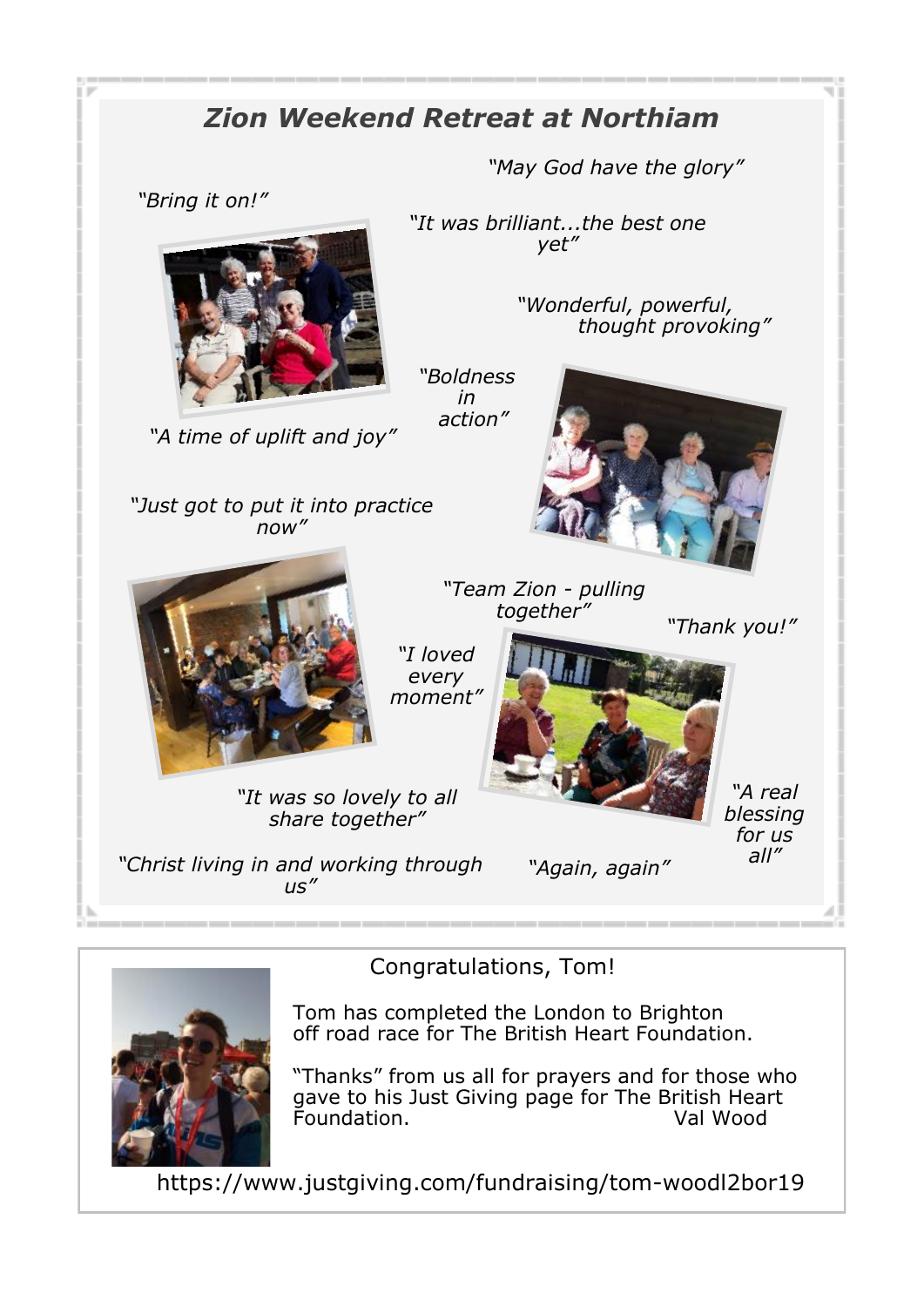### **Letter from our Pastor**

It was a blessing to spend time together in worship, prayer and fellowship at our Church Weekend Away at Northiam. Thank you to all those who worked hard to make it happen.

We all sense that our Lord was at work amongst us.

Here some messages we had on our response chart:

"You are the God of second chances",

"When it hurts, keep praising",

"The opposite to fear is not courage, it is faith",

*"Follow Me and bear fruit".*

We have spent the last three months studying "Fruitfulness on the Frontline" in our home groups. We all have our 'Frontlines' which are our everyday context (home, school, workplace, neighbourhoods, etc…) full of people that matter to our God. Therefore, our theme was "Being Fruitful on our Frontlines".

During the last weeks of September or early October many churches will be having Harvest Services. It's an opportunity to give thanks to our God for His goodness. Harvest is the busiest time of the year for farmers. They need to get ready for the harvest by hiring more workers, preparing grain stores and arranging crop storage.

I am not a farmer; I cannot even look after my front garden properly! But I think we can learn some lessons from the farmers, from their work, their patience and perhaps their faith.

First of all, the farmer has a steadfast commitment to the harvest for he works hard preparing the soil, planting the seed, and investing in equipment. The farmer does all these things with the harvest in mind.

Second, something must happen before the fruit is ripe. The seed sown must die before it can bring forth fruit.

Finally, the farmer depends on God. The farmer spends money, works hard every day and waits patiently. However, there are no guarantees. Sometimes after a few months of hard work a hurricane or flooding can destroy everything; and all the hard labour, all the waiting, is for nothing.

The farmer must faithfully prepare and work the soil, the seed must die, but the farmer cannot force the harvest to happen because it can only happen through the Lord's providence.

In John 12:23-25 there is an invitation from our Lord Jesus to follow His example in order to be fruitful.

"<sup>23</sup> Jesus replied, "The hour has come for the Son of Man to be glorified. **<sup>24</sup>** Very truly I tell you, unless a kernel of wheat falls to the ground and dies, it remains only a single seed. But if it dies, it produces many seeds. **<sup>25</sup>** Anyone who loves their life will lose it, while anyone who hates their life in this world will keep it for eternal life".